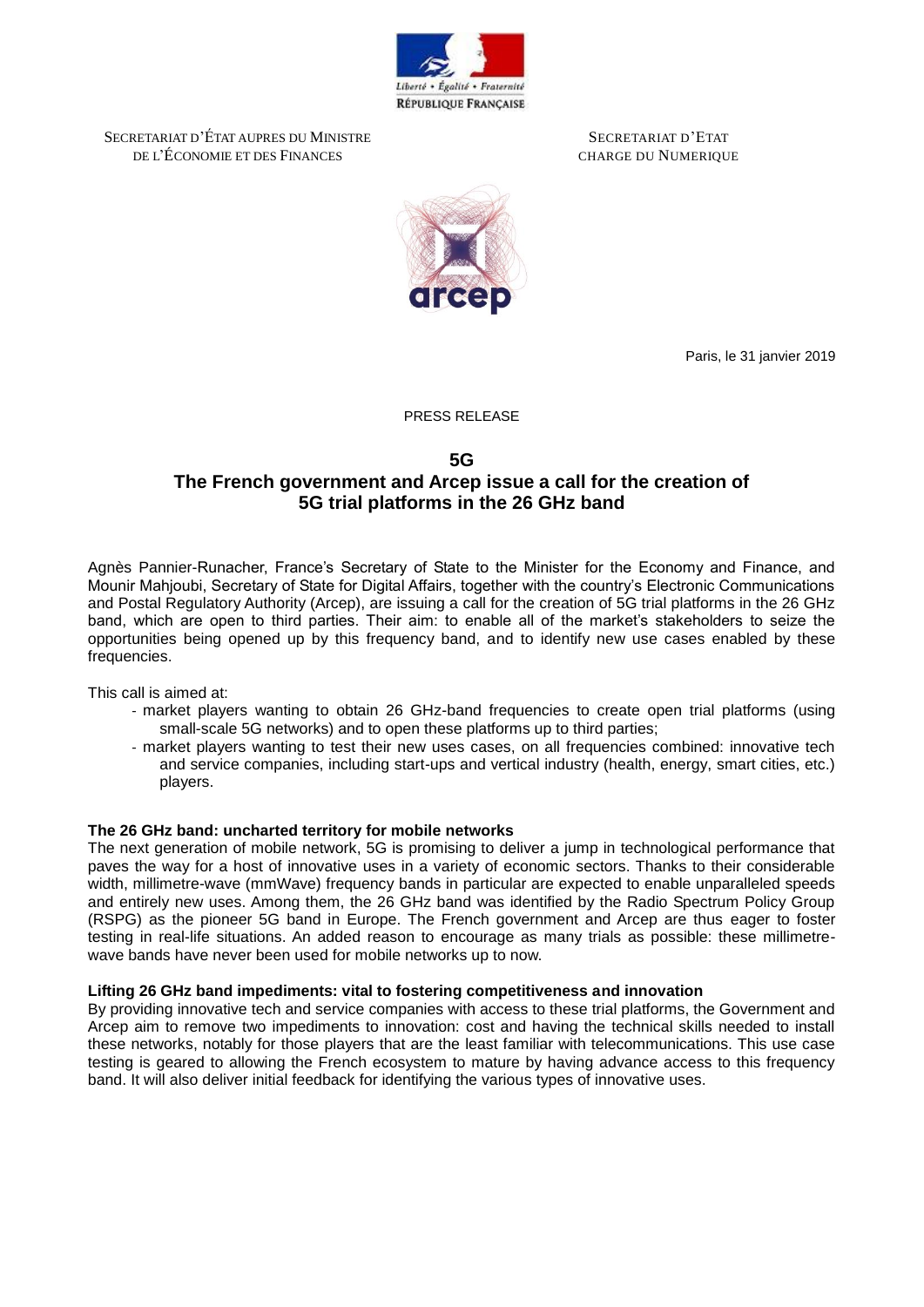

## **Why open up a 5G trial platform to outside parties?**

In exchange for making their infrastructures available to third parties, "open 5G trial platforms" will be rewarded with:

- an authorisation to use 26 GHz band frequencies for a period of up to three years;
- a regulatory sandbox, allowing players to test their innovation under a temporarily relaxed regulatory framework;
- national and international exposure from the Government and Arcep.

Experts in the administrations involved (notably the concerned ministries, Arcep and the National Frequency Agency), will make their expertise available to the platforms to help the players with administrative procedures.

### **Inventory of future 5G use cases, all frequencies combined**

As an added measure, the Government and Arcep will also be performing an inventory of future 5G use cases amongst innovative companies. This stock-taking will yield a better understanding of the scale of stakeholders' needs, and so the ability to better support them in developing these uses, notably by facilitating their relationship with telecom industry players. The Industrial Strategy Committee (CSF) on Digital infrastructure, in tandem with other branches of the National Council for Industry (CNI), will also be called upon to mobilise its members, which include enterprises from all along the digital infrastructure value chain, to take potential 5G infrastructure users' needs into account when designing their structural projects.

#### **Procedure and timetable**

The application procedures will be open from 31 January to 31 March 2019. This deadline is designed to ensure the clarity needed to prepare for future frequency band allocations.

- **Do you want to test a 5G use case?**  Complete the form available at the following URL: <https://www.demarches-simplifiees.fr/commencer/usages-potentiels-de-la-5g> A summary listing of the inventoried use cases will be produced, by sector of activity.
- **Do you want to develop an open 5G trial platform?**  Complete the attached form and send it to [5G@arcep.fr.](mailto:5G@arcep.fr) Applications will be examined in the order in which they are received.

The call being issued today is an integral part of a pro-innovation approach. By the same token, the Government and Arcep will work to ensure that future 5G frequency allocation procedure(s) serve to construct an environment in which French businesses can become increasingly competitive and innovation can thrive.

#### **One more milestone in the 5G roadmap set out by the Government and Arcep**

This joint initiative from the French Government and Arcep is an integral part of the roadmap published on 16 July 2018, and particularly the project to develop new uses. It comes to complete:

- The "5G pilot" window that Arcep opened in January 2018 which makes frequencies available to test use cases, and which enabled the emergence of platforms for testing 5G use cases in the 3.5 GHz band – such as the 5GEVE project, financed by Horizon 2020, and the 5G platform in Linas-Montlhéry dedicated to autonomous cars.
- The Industrial Strategy Committee (CSF) on Digital infrastructure, certified by the National Council for Industry (CNI) on 22 November 2018, which brings together French companies from along the entire digital infrastructure value chain to design structural projects, notably in the area of future 5G mobile networks, fixed ultrafast access and smart territories.